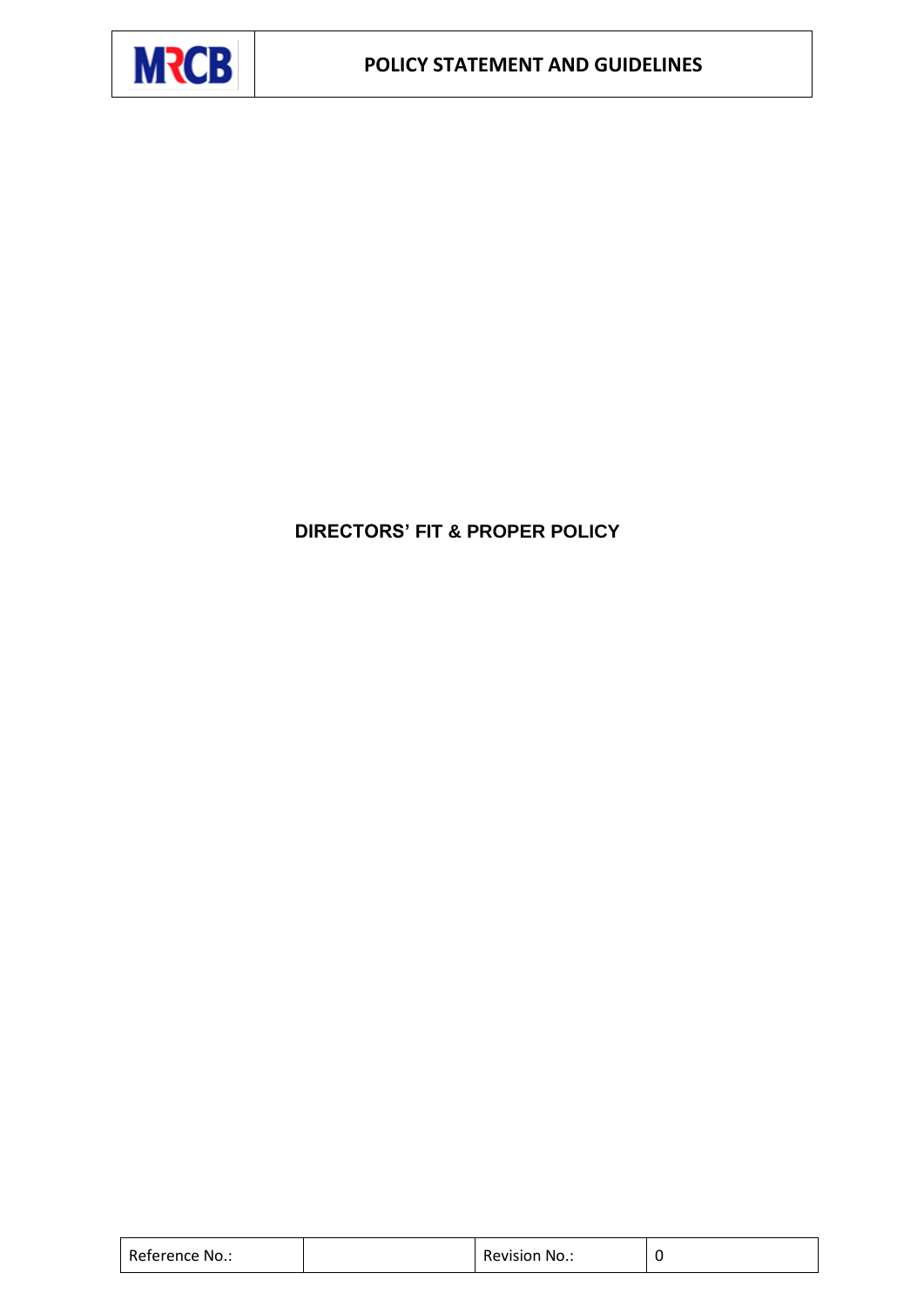

## **Table of Contents**

| 3.0 |  |
|-----|--|
|     |  |
| 5.0 |  |
| 5.1 |  |
| 5.2 |  |
| 5.3 |  |
| 5.4 |  |
|     |  |
|     |  |

CG/NT/JF/WH/SB

#### **REVISION HISTORY**

| <b>Version</b> | <b>Effective Date</b> |
|----------------|-----------------------|
|                | 2 June 2022           |
|                |                       |
|                |                       |
|                |                       |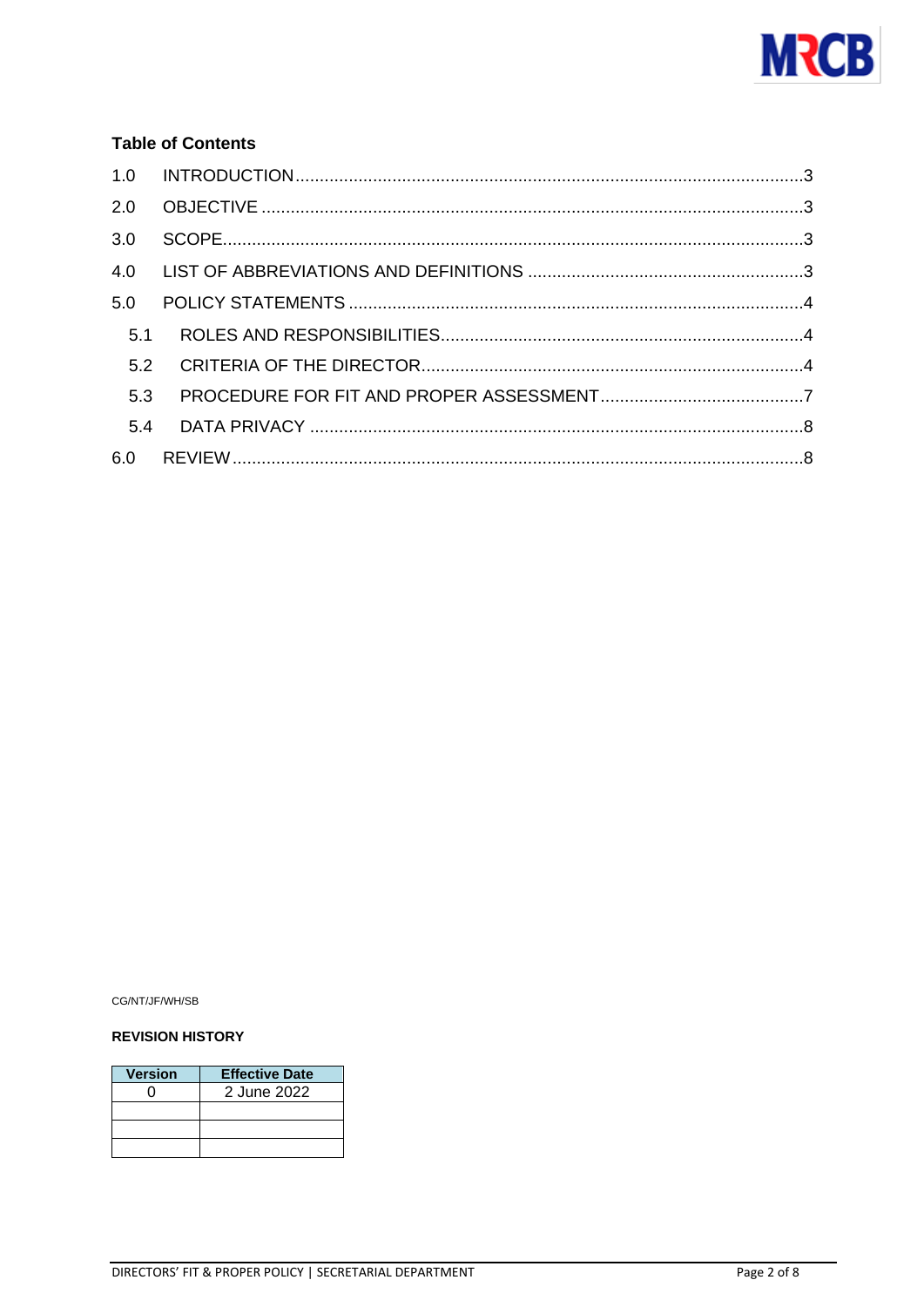

## <span id="page-2-0"></span>**1.0 INTRODUCTION**

MRCB is committed to meeting its obligations towards ensuring compliance with the relevant provisions of the MMLR of Bursa Malaysia Securities Berhad and the MCCG 2021.

As such, this document outlines key procedures that set out the expectations on the suitability of the Directors, which are an extension of the corporate governance framework and are aimed at ensuring that these persons have the integrity and competence required to perform their roles.

## <span id="page-2-1"></span>**2.0 OBJECTIVE**

The objective of this policy is to set out the criteria for the selection of candidates that are to be appointed or re-appointed as Directors on the Board of MRCB and its subsidiaries and establishes accountability and responsibilities of the Board of MRCB and the NRC in their review and assessment of the potential candidates for Board positions and Directors, ensuring these persons possess the integrity and competence required to effectively perform their roles and align with MRCB's corporate governance framework.

## <span id="page-2-2"></span>**3.0 SCOPE**

This policy has been established to:

- Specify the obligations of the Board of MRCB and its subsidiaries, NRC, CS, and HRD in establishing and applying the Fit & Proper policy and procedures;
- Specify the conditions to be observed in the assessment and appointment of the Directors; and,
- Specify the minimum factors that need to be considered in assessing whether the Fit & Proper criteria of the candidates are met.

This policy shall apply to all Directors of MRCB and its subsidiaries.

# <span id="page-2-3"></span>**4.0 LIST OF ABBREVIATIONS AND DEFINITIONS**

AMLA **Anti-Money Laundering, Anti-Terrorism Financing and Proceeds of** Unlawful Activities Act 2001 CS Company Secretary CTOS Credit Tip-Off Sdn Bhd HRD Human Resource Department MCCG Malaysian Code on Corporate Governance MRCB Malaysian Resources Corporation Berhad MMLR Main Market Listing Requirements NRC Nomination and Remuneration Committee of MRCB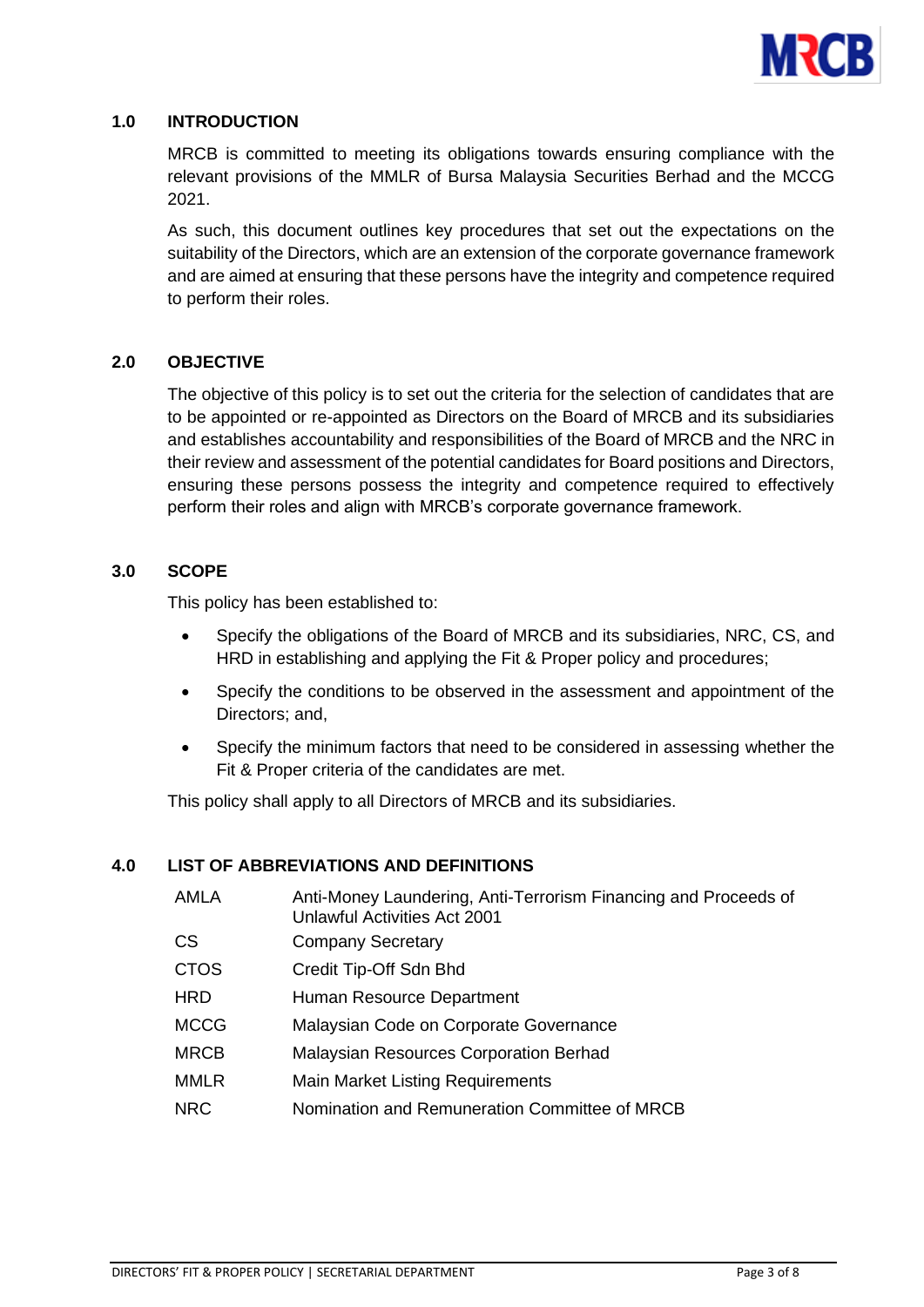

## <span id="page-3-1"></span><span id="page-3-0"></span>**5.0 POLICY STATEMENTS**

## **5.1 ROLES AND RESPONSIBILITIES**

The following table highlights the responsibilities / functions of the relevant committees / departments:

| Committee /<br><b>Department</b> | <b>Responsibilities / Functions</b>                                                                                                                                                                                                                             |  |
|----------------------------------|-----------------------------------------------------------------------------------------------------------------------------------------------------------------------------------------------------------------------------------------------------------------|--|
| The Board of<br>MRCB and NRC     | NRC shall be directly responsible for conducting the<br>assessment on the fitness and personal moral and ethical<br>values of the candidates and making a recommendation<br>to the Board of MRCB for approval.                                                  |  |
|                                  | NRC shall periodically review the policies and procedures<br>to ensure their relevance and alignment with best<br>practices and organisational needs.                                                                                                           |  |
|                                  | For the avoidance of doubt, the above shall apply for the<br>Directors of MRCB only (i.e. the listed issuer)                                                                                                                                                    |  |
| Company<br>Secretary             | To take reasonable steps within all permissible laws to<br>independently verify the information obtained from the<br>person being assessed, where such information is<br>material in determining the person's fitness and personal<br>moral and ethical values. |  |
|                                  | To conduct review on the fitness and personal moral and<br>ethical values of Directors upon a triggering event.                                                                                                                                                 |  |
|                                  | To conduct background check on new appointments.                                                                                                                                                                                                                |  |
|                                  | To preserve the confidentiality of all the information and<br>documents collected for the fit and proper assessments.                                                                                                                                           |  |

## <span id="page-3-2"></span>**5.2 CRITERIA OF THE DIRECTOR**

Any candidate to be appointed or re-elected as a Director of MRCB or its subsidiaries must be assessed to have met all the fit and proper criteria for a Director based on the following:

- Character and Integrity;
- Experience and Competency; and,
- Time and Commitment.

## **5.2.1 Character and Integrity**

(a) Probity & Personal Integrity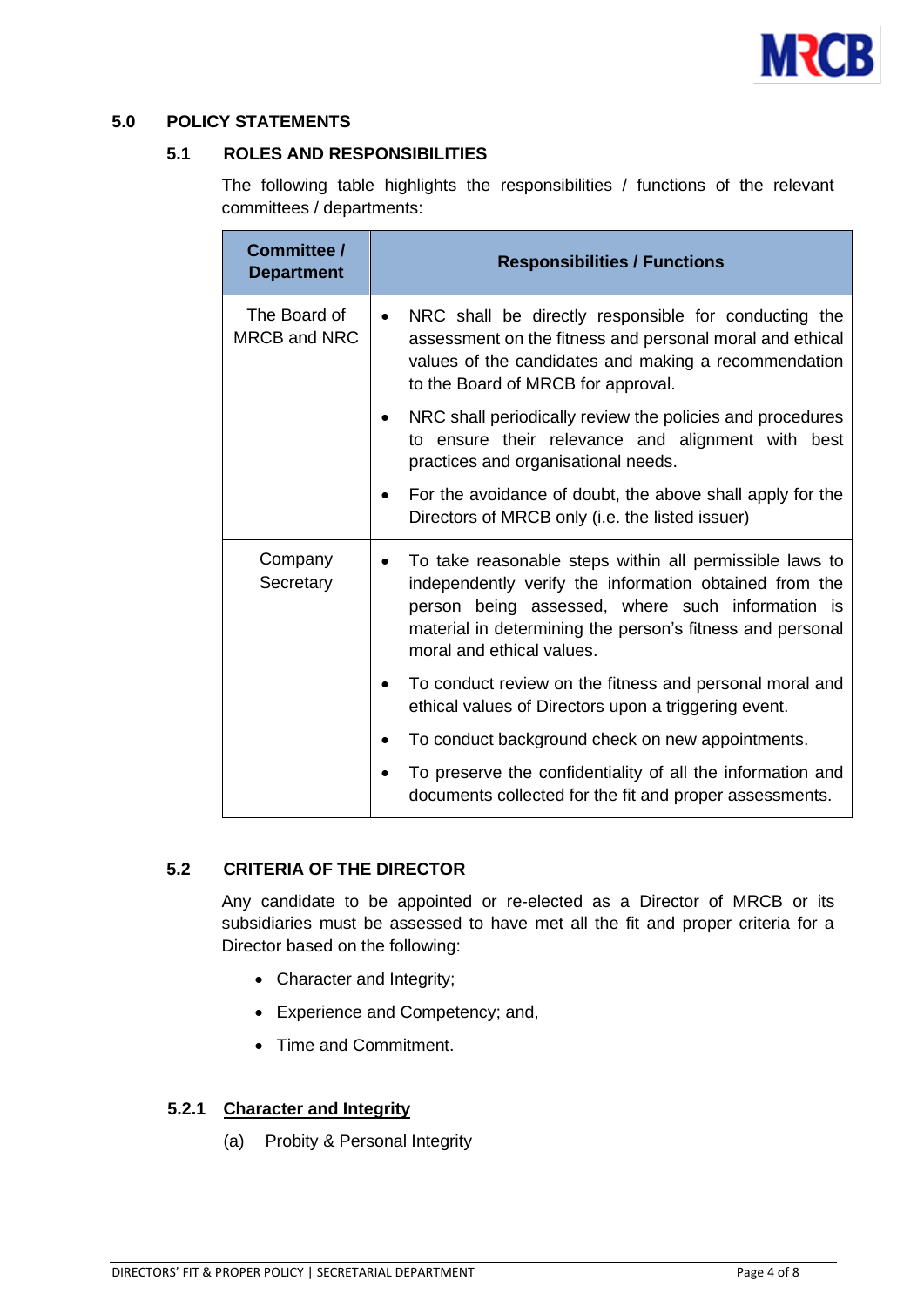

In assessing a Director's level of probity and personal integrity to hold a position within the Board, the NRC should consider the following matters including, but not limited to:

- (i) the person is compliant with legal obligations, regulatory requirements and professional standards;
- (ii) the person has not been obstructive, misleading or untruthful in dealings with regulatory bodies or a court of law.
- (iii) the person has not perpetrated or participated in any business practices which are deceitful, oppressive, improper (whether unlawful or not) or which otherwise reflect discredit on his professional conduct;
- (iv) the person has not been the subject of any criminal proceedings or has been notified of any impending criminal proceedings.
- (v) the person's service contracts (i.e. in the capacity of management or Director) have not been terminated in the past due to concerns on personal integrity; and
- (vi) the person has not abused other positions (i.e. that he or she have held) in a manner that contravenes principles of good governance and professional ethics.
- (b) Reputation
	- (i) the person is of good repute in the financial and business community;
	- (ii) the person has not been the subject of civil or criminal proceedings or enforcement action, in managing or governing an entity for the past 10 years; and
	- (iii) The person has not been reprimanded by the Securities Commission Malaysia, Bursa Malaysia Securities Berhad, Suruhanjaya Syarikat Malaysia or any other regulatory authorities both local or abroad for the past 10 years.
- (c) Financial Integrity

Financial integrity is demonstrated by a person who manages their own financial affairs properly and prudently. In assessing a person's financial integrity, all relevant factors shall be considered which includes the following, but is not limited to:

- (i) the person manages personal debts or financial affairs satisfactorily; and
- (ii) the person demonstrates ability to fulfil personal financial obligations as and when they fall due.

# **5.2.2 Experience and Competency**

Competency and capability are demonstrated by a person who possesses the relevant knowledge, experience and ability to understand the technical requirements of the business, the inherent risks and the management process required to perform their role in a key function in the relevant capacity effectively: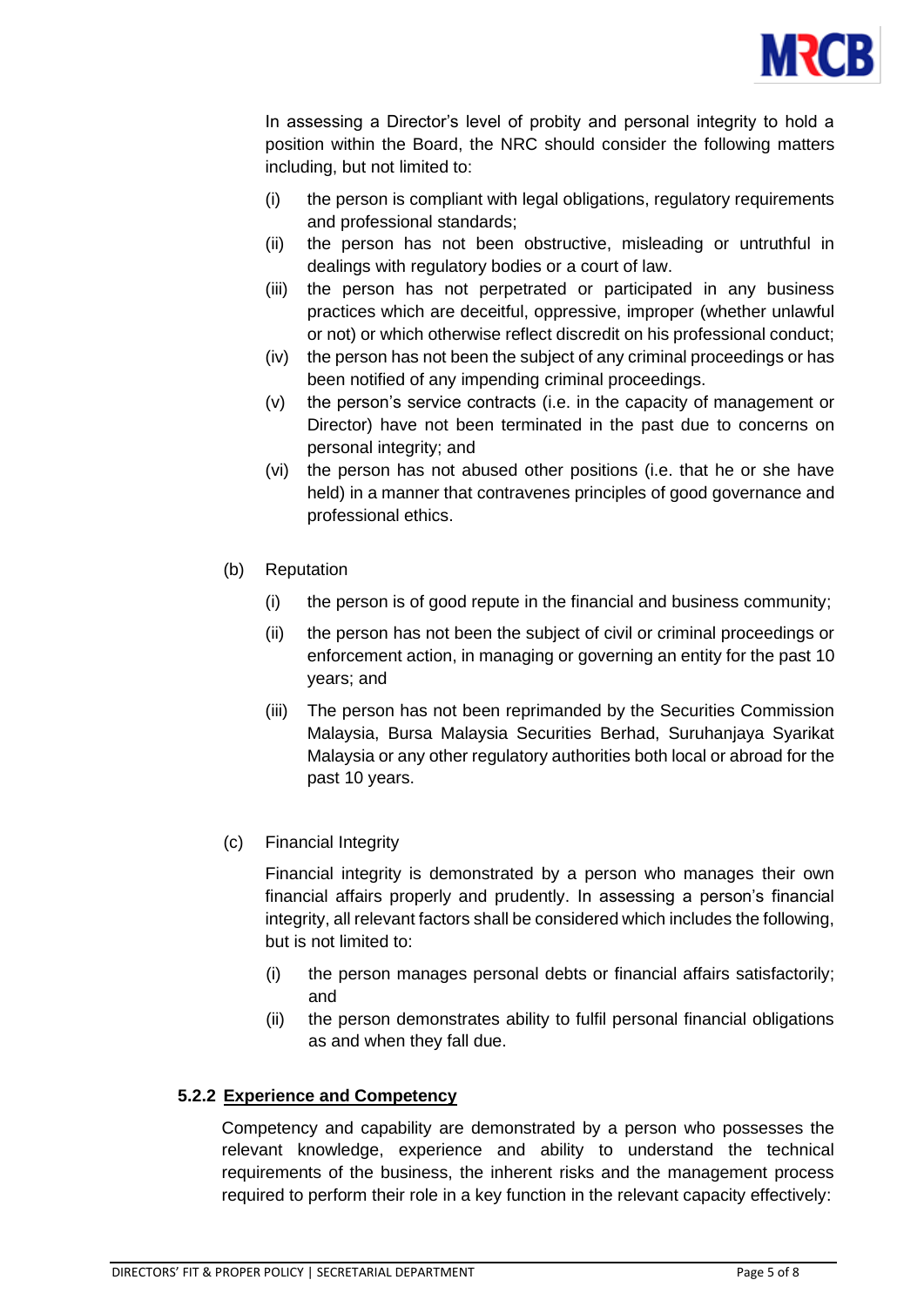

- (a) Qualifications, training and skills
	- (i) the person possesses education qualification that is relevant to the skill set that the Director is earmarked to bring or to bear onto the boardroom.
	- (ii) the person has a considerable understanding on the business and workings of a corporation.
	- (iii) the person possesses general management skills as well as understanding of corporate governance and sustainability issues.
	- (iv) the person keeps knowledge current based on continuous professional development.
	- (v) the person possesses leadership capabilities and a high level of emotional intelligence.
- (b) Relevant past performance and past experience / track record
	- (i) the person possesses relevant experience and expertise with due consideration given to past length of service, nature and size of business, responsibilities held, number of subordinates as well as reporting lines and delegated authorities.
	- (ii) the person had a career of occupying a high-level position in a comparable organisation and was accountable for driving or leading the organisation's governance, business performance or operations.
	- (iii) the person possess commendable past performance record as gathered from the results of the board effectiveness evaluation.

## **5.2.3 Time and Commitment**

- (a) Ability to discharge role having regard to other commitments
	- (i) the person is able to devote time as a board member, having factored other outside obligations including concurrent board positions held by the Director across listed issuers and non-listed entities (including notfor-profit organisations).
- (b) Participation and contribution in the board or track record (applicable for reelection of existing Directors)
	- (i) the Director demonstrates willingness to participate actively in board activities.
	- (ii) the Director demonstrates willingness to devote time and effort to understand the businesses and exemplifies readiness to participate in events outside the boardroom
	- (iii) the Director manifests passion in the vocation of a Director.
	- (iv) the Director exhibits ability to articulate views independently, objectively and constructively.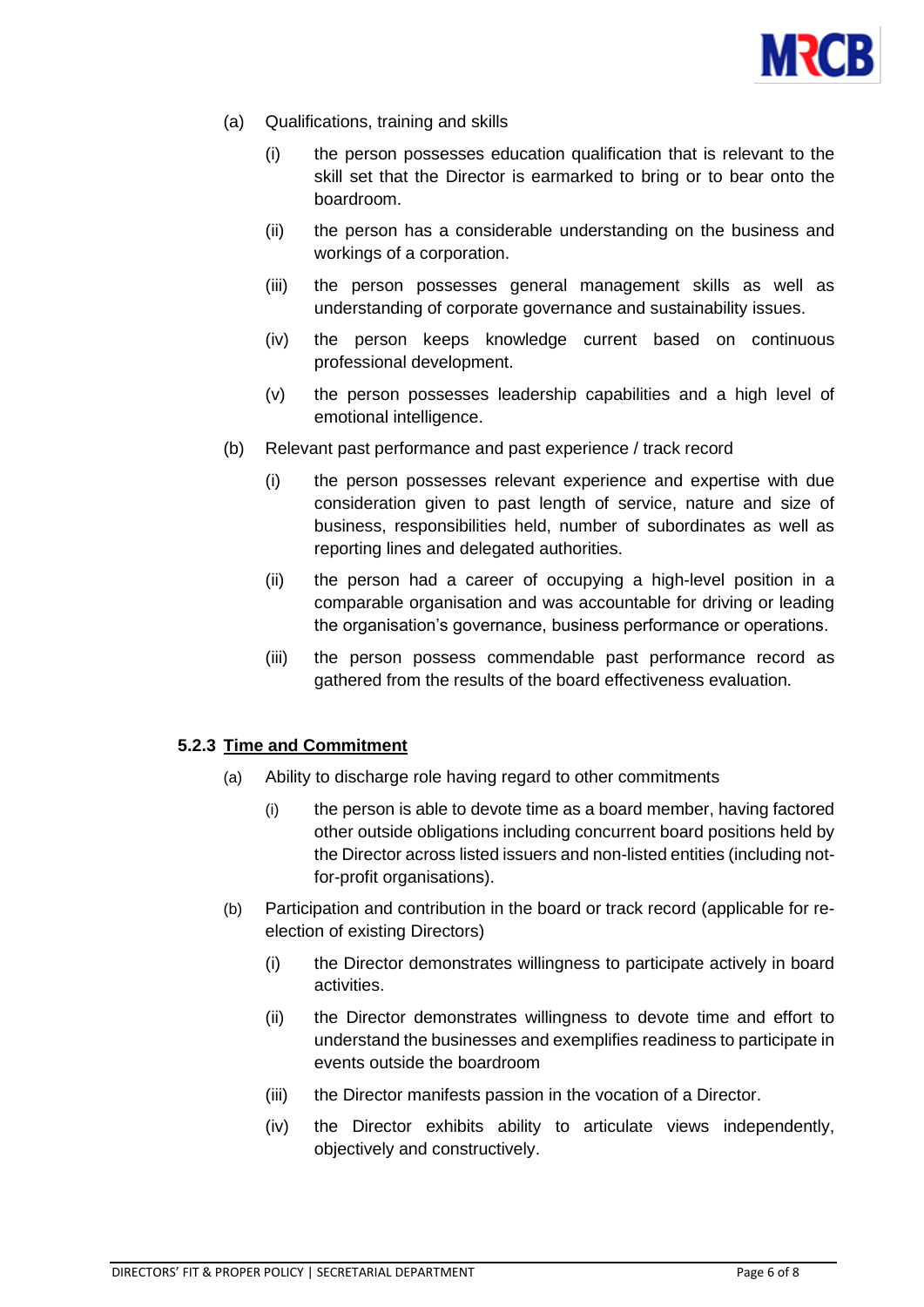

(v) the Director exhibits open mindedness to the views of others and ability to make a considered judgement after hearing the views of others.

# <span id="page-6-0"></span>**5.3 PROCEDURE FOR FIT AND PROPER ASSESSMENT**

(a) The fit and proper assessments on each director within the scope of this policy shall be conducted by MRCB or external parties as appointed by MRCB, to include assessment prior to initial appointments, or whenever MRCB becomes aware of information that may materially compromise a director's fitness and personal moral and ethical values.

| <b>Stages</b>                             | <b>Description</b>                                                                                                                                                                                                                                                                   |
|-------------------------------------------|--------------------------------------------------------------------------------------------------------------------------------------------------------------------------------------------------------------------------------------------------------------------------------------|
| Prior to Appointment<br>or Re-Appointment | A person who has been identified for appointment<br>$\bullet$<br>as a Director or for re-appointment/re-election as a<br>Director shall be required to make the fit and proper<br>declaration.                                                                                       |
|                                           | For new appointments, MRCB may require the<br>candidates to authorise MRCB to perform<br>background checks, if necessary, which may cover<br>previous employment verfification, professional<br>reference checks, education confirmation and or<br>criminal record and credit checks |

| <b>Stages</b>     | <b>Description</b>                                                                                                                                               |  |
|-------------------|------------------------------------------------------------------------------------------------------------------------------------------------------------------|--|
| After Appointment | CS must conduct an assessment of the Directors if a<br>triggering event occurs, and document its findings /<br>results on each of them addressing the following: |  |
|                   | Whether the Director has at any time failed to<br>(i)<br>comply with the requirements under this policy.                                                         |  |
|                   | Whether the Director has had any convictions.<br>(11)<br>Whether the Director has any conflict of interest.<br>(111)                                             |  |

(b) The Fit and Proper assessments must be supported by relevant information in relation to the person being assessed. Where significant reliance is placed on information that is obtained from the person being assessed, and that information is material to the determination of the person's fitness and personal moral and ethical values, the CS shall take reasonable steps to verify the information against independent sources.